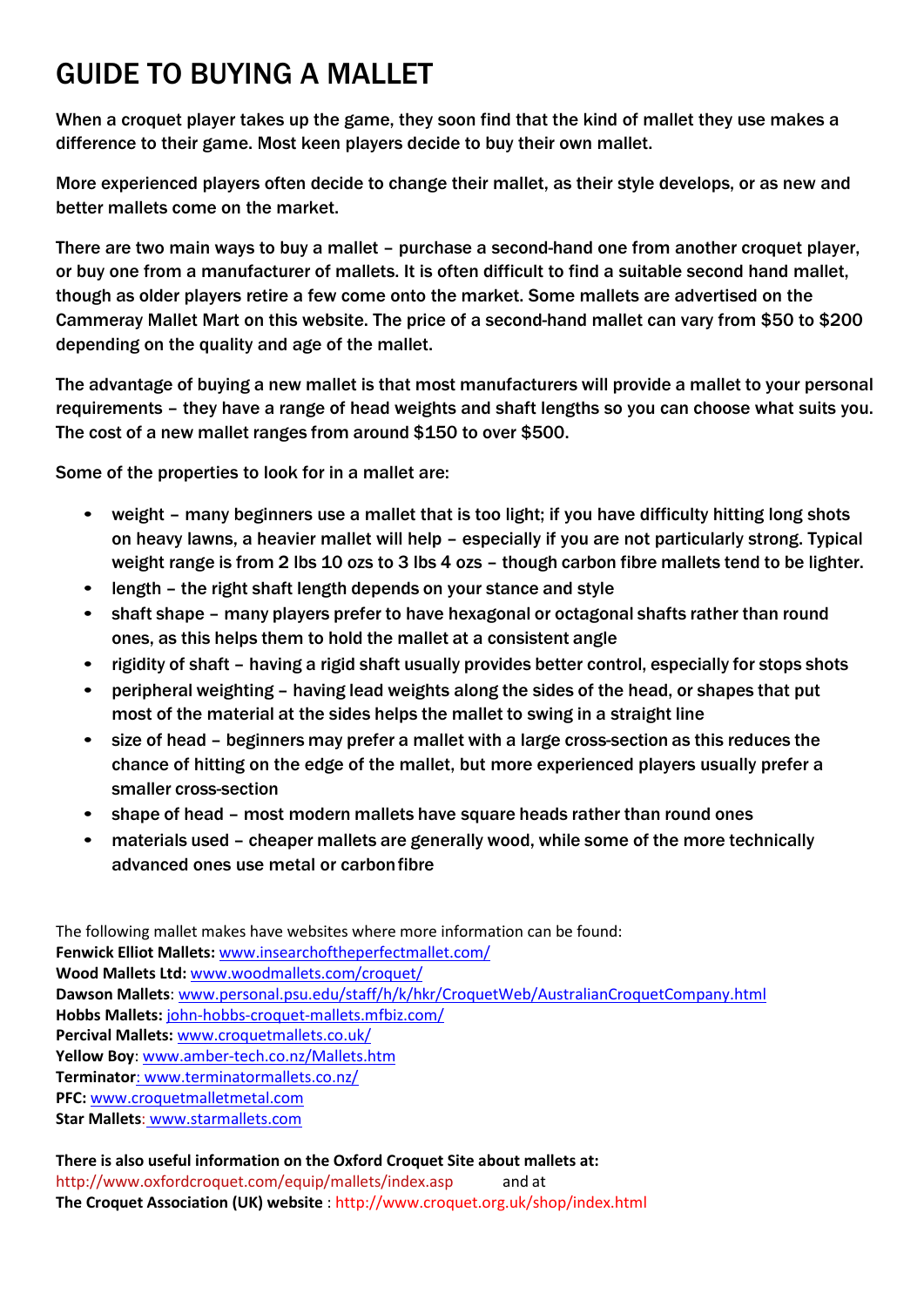#### **Other Australian Mallet Makers:**

Ian Bassett (03) 5852 1189 0428 575 269 18 Lancaster Street, Kyabram VIC3620

Ray Wheatley (02) 4883 6155 29 Viewland Street, Bundanoon NSW2578

email: [raywheatley@optusnet.com.au](mailto:raywheatley@optusnet.com.au)

[Specifications: Square heads of Gidgee a very dense desert timber. shafts of Tasi ash/oak. Weights 3lb 6oz to 3lb 10oz . Lengths of shafts 1m but cut to suit the player and then bound with a soft leather feel vinyl binding. Cost \$230 + gst of \$23 = \$253 ]

Tom Wright (02) 4284 5994 1 Alfred Street, Woonona NSW 2517

#### **New Zealand Mallet Makers:**

Ray Puckett Mallets (RPM) NSW agents: Lisa Kelshaw, Manly Croquet Club Ph: 02 9913 1658 email: [lkelshaw@ihug.com.au a](mailto:lkelshaw@ihug.com.au)nd Herman Camphuis, Port Macquarie Croquet Club tel. 0468 330 883 email: [hcamphuis81@gmail.com](mailto:hcamphuis81@gmail.com) WA agent: Alan Wood Ph: 08 9307 8203 email: [alw@bigpond.com](mailto:alw@bigpond.com) Craig Smith (manufacturer) 15 Bay Vista Drive, Red Beach, Auckland 0932, New Zealand. Phone: 0064 9 4210 404 e‐mail: [craig@rpmallets.co.nz](mailto:craig@rpmallets.co.nz)

**Bob Jackson** 65 Goodwood Drive, Manukau, Auckland, NZ. phone 0064 9 2639135.

### **U.K. Mallet Makers:**

UK mallets are generally available from: The Croquet Association Shop 112 Potters Lane, Send, Woking, Surrey, GU23 7AL, UK email [sales@croquet.org.uk](mailto:sales@croquet.org.uk) tel: (0011‐44) 1483 776971 including: Jaques Mallets & GW Mallets

#### **RETAIL SHOP IN SYDNEY:**

Mick Simmons Retail Pty Ltd (02) 9264 2744 487 George St Sydney Stocks mainly garden croquet sets but sometimes has Australian Croquet Company (Dawson) and Jacques (UK) mallets

Some advertisements from mallet makers are reproduced on the following pages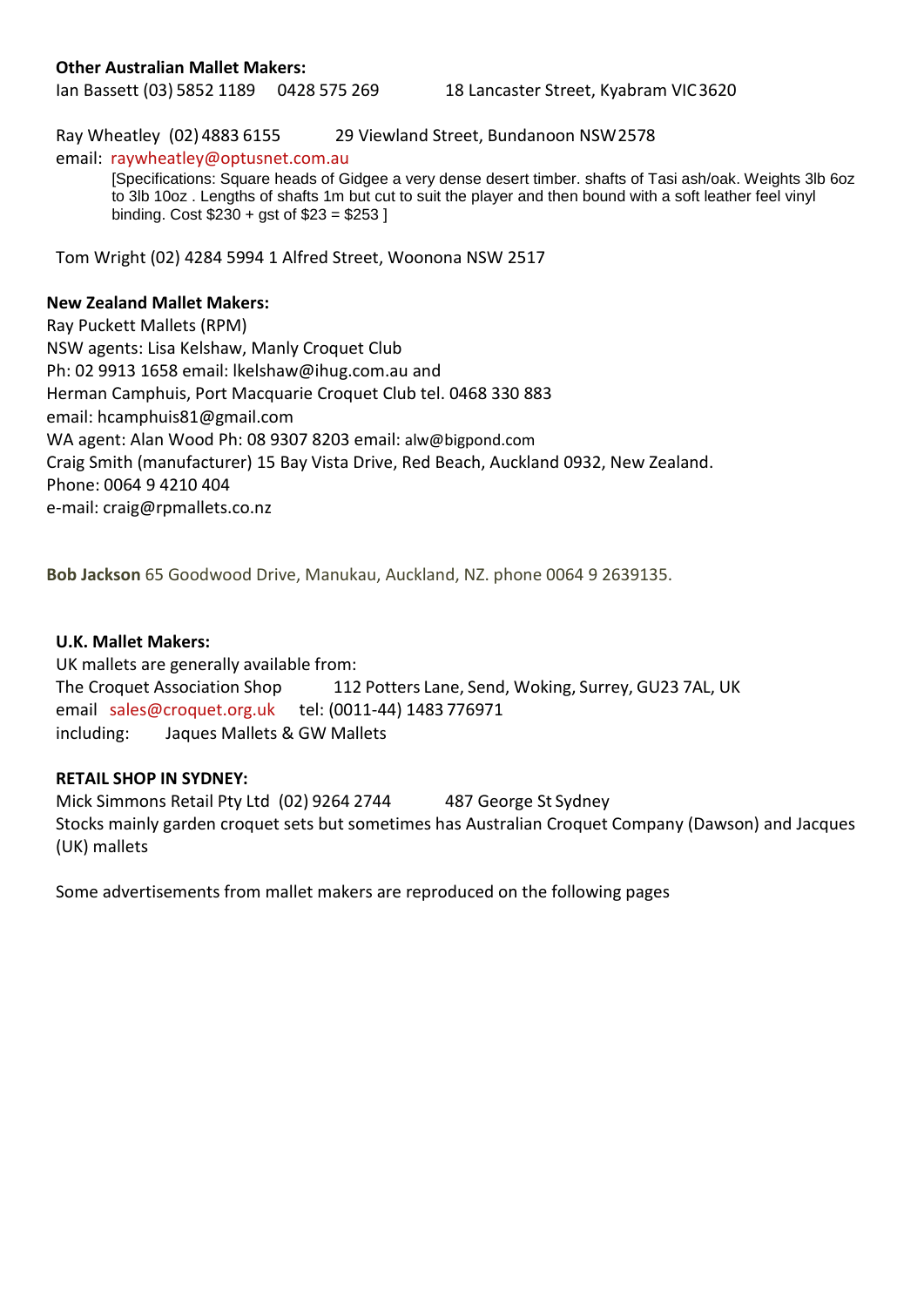

*Phone : 068568119. Fax : 068568196. Mobile : 021637945. E-mail : [qeorqe@woodmallets.com](mailto:qeorqe@woodmallets.com) [http://www.woodmallets.com](http://www.woodmallets.com/)*

*R D20TANE HAWKESBAY*

### *TheUKCroquet Associationsbest sellingmalletsaremadehere!*

*Wemakeacomplete rangeofcroquetmalletsand setsandwespecializeincustommaking mallets to customers exact specifications. Our crahsmanship is world renowned and our service, second to none.*

*TheOriginalmallethasanoctagonal American white ash handle with an attractivedarkhardwoodhead.Theheads areweighted withlead,haveaninlaid sightinglineandtufnolendplates.*

*The Particular mallet iscustom made with afibreglass shaft.Thestandard size is 36" overall, with a 91/4" long head and a total weight of3.00 lbs.*

*TheEvolutionmalletisaperipherally weightedmalletwithstainlesssteelend platesandacarbon/fibreglassshaft withanoctagonal EVAgrip.*

*Mallets canbecustom madetoany lengthandweightwithachoiceof gripscoloursandinitialsingold canbestampedontheheadatno extra charge.*

*Ourmostpopulargripsaresplit leather which areavailable in a wide range of colours. Lettering on the mallet heads may be printed in gold at no extra charge.*

*WehavetheAustralianagency For the competitively priced Sunshiny balls.*





*All products guaranteed.*



### *PRICE LIST in NZI*

*Mallets*

| <b>Original mallet with grip fitted</b>  | 1200.00  |
|------------------------------------------|----------|
| Particular mallet                        |          |
| Fibreglassshah with grips fitted 1210.00 |          |
| Evolution mallet- Carbonshah EVA         |          |
| grip, peripherally weighted head 133000  |          |
| Hurlingham mallet                        |          |
| Round brass bound head                   | 1 115.00 |
|                                          |          |

*Championship C0-16Balls/set* . *1 260.00 J/2" tubula r ir on ho ops (e a ch ) I 15.00*

### *Accessories*

*Malletcoverswithshoulder strap 1 55.00 Setof4cornerflagsonmetalpoles 170.00 Centre peg (with pin) Coloured metal clips (set of 4) 120.00 Replacement leather grips* 

> *Creditcardschargedin NZI Postage on one mallet- NZ/25.00 CallourlocalNSWagent:*

*Jim Hicks. PortMacquarie Tel:0265841998*